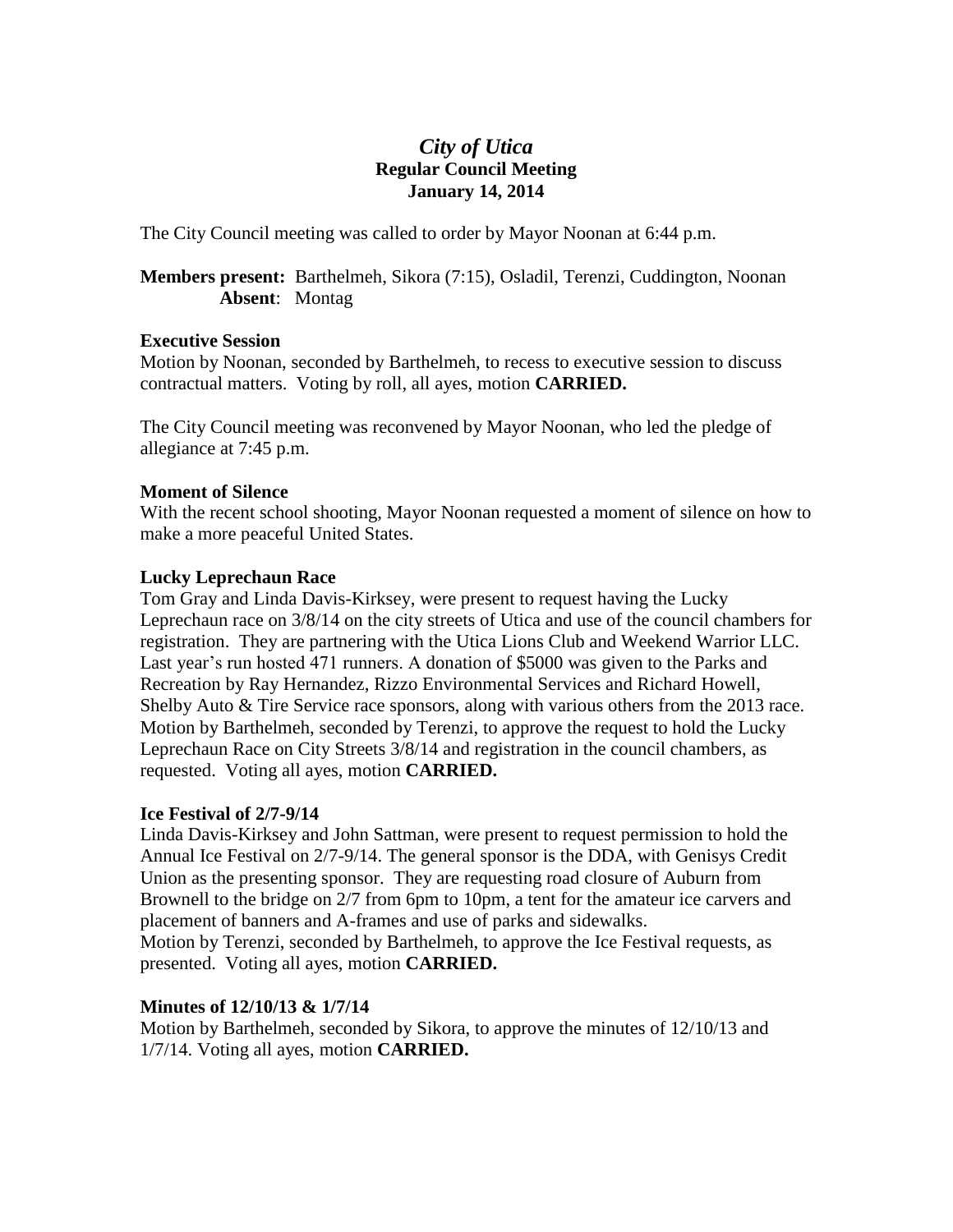**Regular Council Meeting January 14, 2014 Page 2 Unfinished Business** None

**Consent Business** None

#### **Correspondence**

Motion by Barthelmeh, seconded by Terenzi, to receive and file the correspondence from**:** Laurie Pritchard, Principal, Jack Harvey Elementary thank you, Clinton River Watershed thank you, Fred Barbret, Smart congratulations, Helen Kent thank you. Voting all ayes, motion **CARRIED.**

**New Business Department Reports Mayor Noonan Mayor Pro Tem** Motion by Noonan, seconded by Sikora, to appoint Russell Barthelmeh as Mayor Pro Tem. Voting all ayes, motion **CARRIED.**

#### **Administration Resolution**

This item was tabled.

**Personnel Manual**

This item was tabled.

#### **Grant Writer- Linda Davis-Kirksey**

Mayor Noonan informed Council that the city's grant writer, Linda Davis-Kirksey has obtained Certification from the State of Michigan from her participation in the National Institute of Charette Training. This training will open doors to the City for grant opportunities that are unavailable without it.

#### **Council Reports**

No report.

**Assessing- Nancy Strehl, Assessor** No report.

**Building- Jerry Owczarzak** No report.

**Fire- Kevin Wilseck, Chief**

Chief Wilseck informed Council of the resignation of Bryan Wisniewski and thanked him for his service.

### **Fire Inspector Delegation- Fireworks**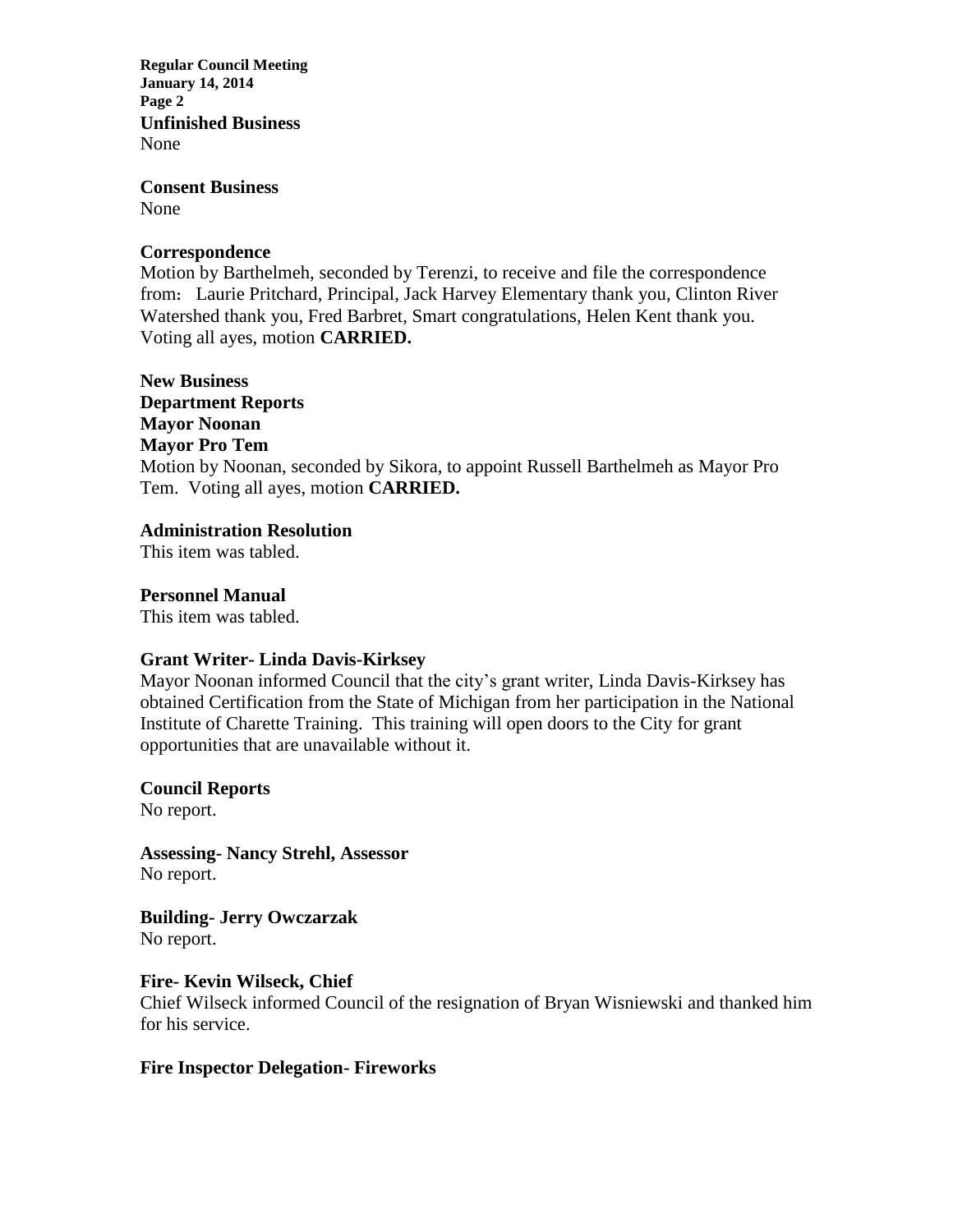**Regular Council Meeting January 14, 2014 Page 3**

Chief Wilseck informed all that Fire Department participates in the State of Michigan Fireworks Inspection Delegation Authority and we have two inspectors who are authorized by the Mayor.

Chief Wilseck thanked his employees for their dedication and service during the recent bad weather along with the Dept. of Public Works. Employees will be volunteering their time to fill the Sterling Heights fire station due to the death of a S.H. firefighter.

### **Police- Dave Faber, Chief POAM Contract**

This item was tabled.

Chief Faber thanked the Dept. of Public Works for the great job on clearing the snow from the roads and parking lots.

# **DPW- Bill Lang, Superintendent Cross Connection Program**

Motion by Sikora, seconded by Osladil, to approve a 36 month renewal with Hydro Designs for the continuation of the Cross Connection Control Program at a monthly rate of \$515.00. Voting all ayes, motion **CARRIED.**

Mayor, Council and Bill Lang, Superintendent thanked his department for a great snowplowing job.

# **Treasurer- Philip Paternoster**

No report.

**Administration- Beth Ricketts, City Clerk**

No report.

# **Library- Marsha Doege, Director**

Marsha Doege, Director, thanked all who attended and donated to the recent Bake sale. Also the annual Book Sale will be on Saturday 2/8 from 10-4 and Sunday 2/9 from 1-3. Sunday is bag day; fill a bag for \$5.00. All are invited to attend.

# **Parks and Recreation Commission**

The Parks and Recreation Master Plan Update is available for review at City Hall, the Library or online at cityofutica.org. Public review and comments are encouraged. Also the public hearing regarding the plan will be at the next Council meeting on February 11, 2014.

# **Historic District Commission**

No report.

**City Attorney- James McGrail** No report.

**Planning Commission**